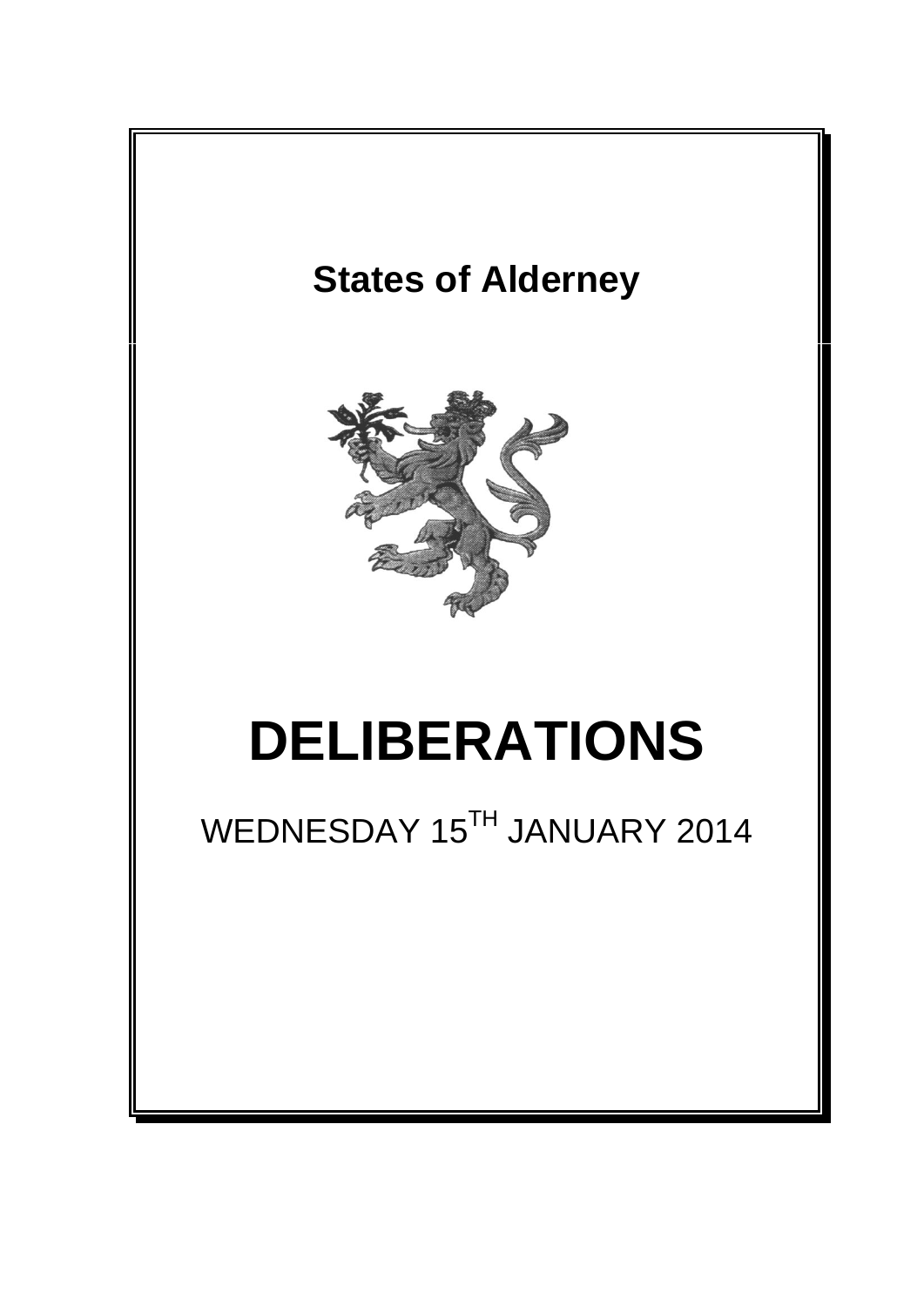# **STATES OF ALDERNEY DELIBERATIONS FOR THE MEETING OF WEDNESDAY 15TH JANUARY 2014 AT 17:30**

Present: Mr Stuart Trought, President Mr Ian Tugby Mr Matt Birmingham Mr Paul Arditti Mr Ray Berry Mr Louis Jean Mr Neil Harvey Mr Francis Simonet Mr Robert McDowall Mr Chris Rowley Mr Steve Roberts

Colonel Colin Mason represented His Excellency The Lieutenant-Governor of the Bailiwick of Guernsey.

# **Item I Opening of the States.**

## **Item lI Presentation of Warrant**

**The representative of His Excellency the Lieutenant-Governor of the Bailiwick of Guernsey, Colonel Colin Mason, presented his warrant of appointment.**

#### **Item III Election Procedure**

**Following Rule 20 of the Rules of Procedure of the States of Alderney, the States resolved that the subsequent elections take place by verbal vote.**

#### **Item IV Vice President**

#### **Mr Ian Tugby was elected Vice President for 2014.**

Mr Tugby proposed by Mr Simonet and seconded by Mr Rowley Mr Jean Proposed by Mr Arditti and seconded by Mr Birmingham

Mr Tugby appointed by a majority, all in favour except Messrs Arditti, Jean and Roberts who voted for Mr Jean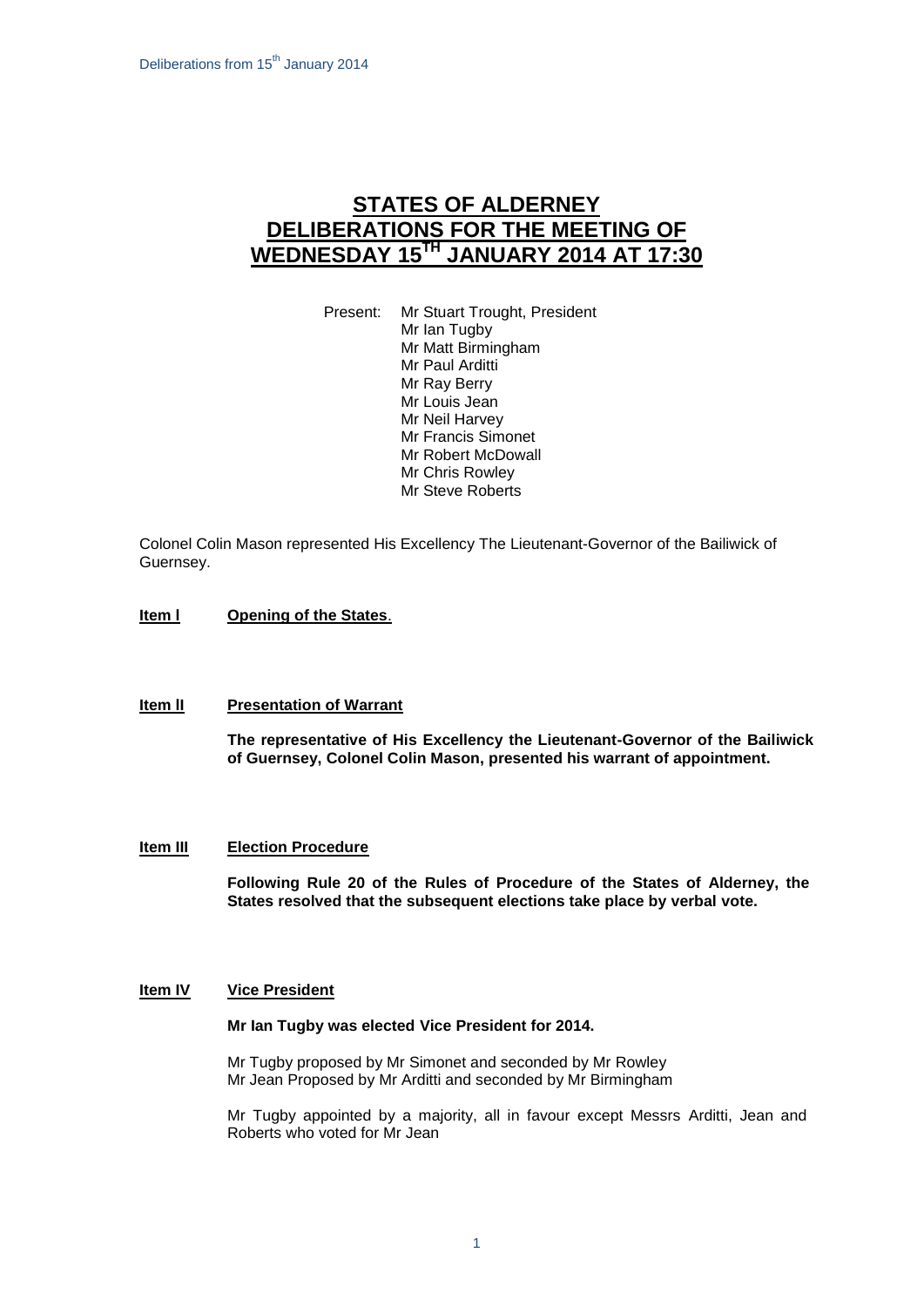## **Item V Appointment Of Auditors**

**The States resolved to appoint KPMG Channel Islands Limited to be the Auditors for the States of Alderney for 2014.** Proposed by Mr McDowall and seconded by Mr Birmingham Approved unanimously

# **Item VI Policy and Finance Committee Mandate**

**The States resolved to approve the mandate of the Policy and Finance Committee as follows:-**

*"To formulate and make recommendations to the States on all policy matters.*

*To be accountable for the financial management of the States.*

*To operate within the policies, guidelines and resolutions of the States.*

*To liaise and negotiate with the States of Guernsey on all matters relating to the provision of transferred services and finance.*

*To be responsible for all external affairs.*

*To liaise with the General Services Committee and the Building and Development Committee in relation to their budget and legislative requirements.*

*To perform the following functions:*

# *Finance:*

*To present to the States the annual budget and audited accounts and, where necessary, report to the States thereon.*

*To monitor the income and expenditure of the States, its Committees and Trust Funds and, where appropriate, to add comment and recommendation to all applications to the States for money, votes and/or submissions to the States where public income and expenditure is involved.*

*To deal with all borrowings as authorised by the States, loans and the administration of all monies accruing to the States for specific purposes under the terms of various Trusts and Funds.*

*To be responsible for recommending to the States, whether by Ordinance or otherwise, the fees, dues and charges levied by the States for the provision of any service required to be provided under legislation and to approve the rents payable for States' land and properties.* 

*To be responsible for recommending to the States the level of Occupier's Rates.*

*To advise on the rents, premiums (if any) and duration of leases to be granted by the General Services Committee for all other States properties.*

*To submit leases to the States for approval in accordance with the Budget Rules and Procedures.*

*To be responsible for:-.*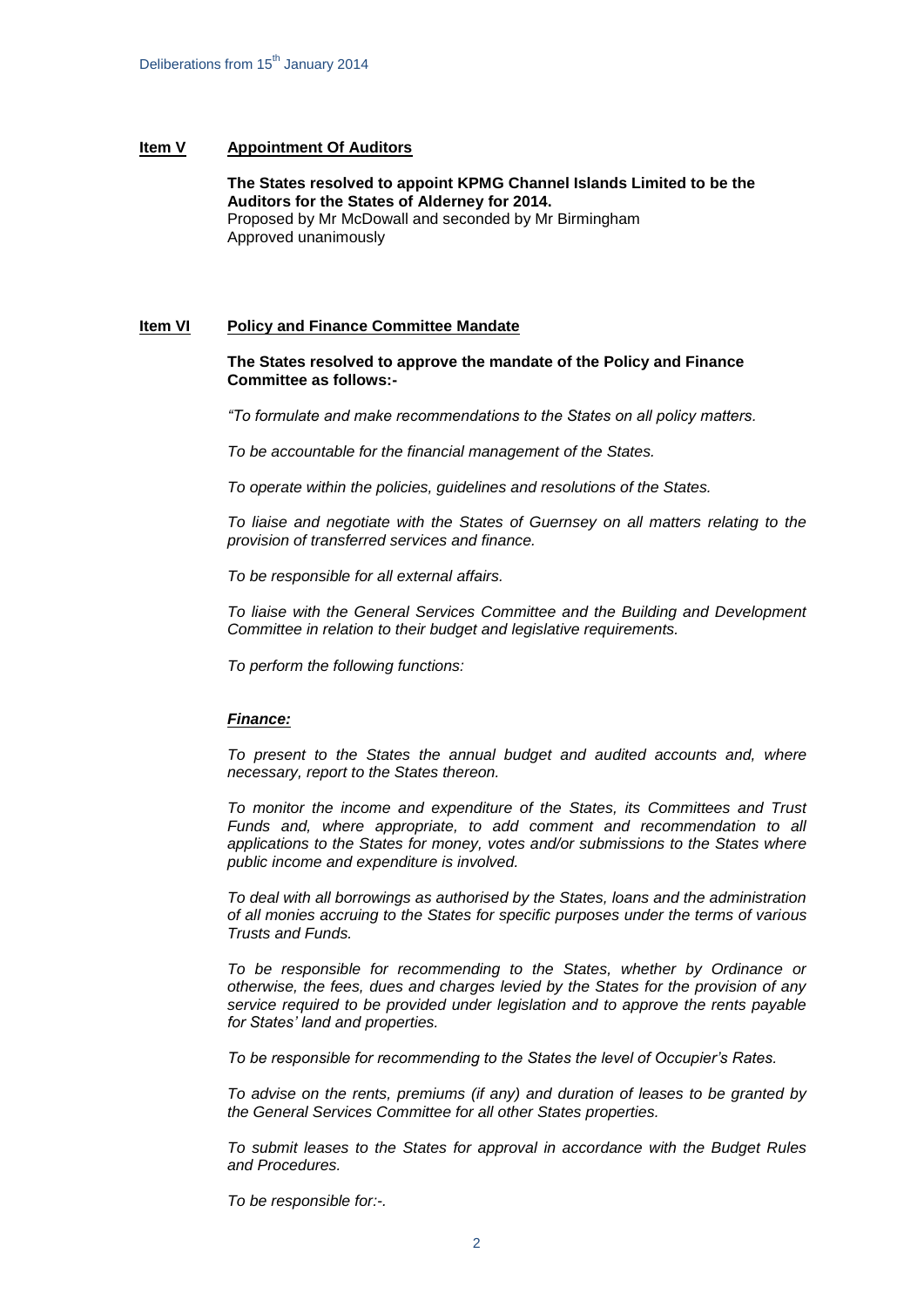- *a. dealing with States borrowings authorised by the States for specific purposes*
- *b. all States insurances*
- *c. postage stamp and coin issues and design approvals*
- *d. dealing with grants not exceeding £5000*
- *e. dealing with Hawkers Licences.*

#### *The Economy:*

*To initiate, pursue and report to the States upon matters relating to the economy of the Island, including immigration, population, social services (financial aspects only), the development of an economic plan, employment, industry and e-commerce.*

*To deal with external authorities in fiscal and commercial matters.* 

*To be responsible for public relations and the promotion of the Tourist Industry.*

*To monitor the economic policy of the States and to report and make recommendations for such amendments as deemed necessary.*

*To liaise with the Commerce and Employment Department on matters relating to economic planning.*

#### *Constitution and Legal Matters:*

*To be responsible for all matters affecting the Constitution and all legislation (other than legislation falling specifically within the responsibility of the General Services and the Building and Development Control Committee).* 

*To be responsible for all matters relating to International Conventions, Treaties, Agreements, EU Directives and extended legislation from the United Kingdom.*

*To liaise as necessary with the Court of Alderney.*

*To be responsible for and the leasing and use of all States-owned Forts.*

*To be responsible for matters affecting:- Elections;*

*Census; Import and Export Control; Telecommunications; Postal Services, Philately and Currency; Gambling; Emergency Fuel Control (The Energy (Bailiwick of Guernsey) Law, 1978); Dangerous Weapons; Civil Aviation; and Youth Training and Adult Education. Youth Services and activities.*

*To be responsible for all matters relating to welfare.*

*To be responsible for all matters not specifically falling within the mandate of the General Services Committee and the Building and Development Control Committee.*

#### *Staff and Offices:*

*To be the States Employment Board with responsibility for all matters relating to the employment of Established Staff and Public Service Employees (PSE's); and the management of office accommodation; to be the Civil Service Board referred to in*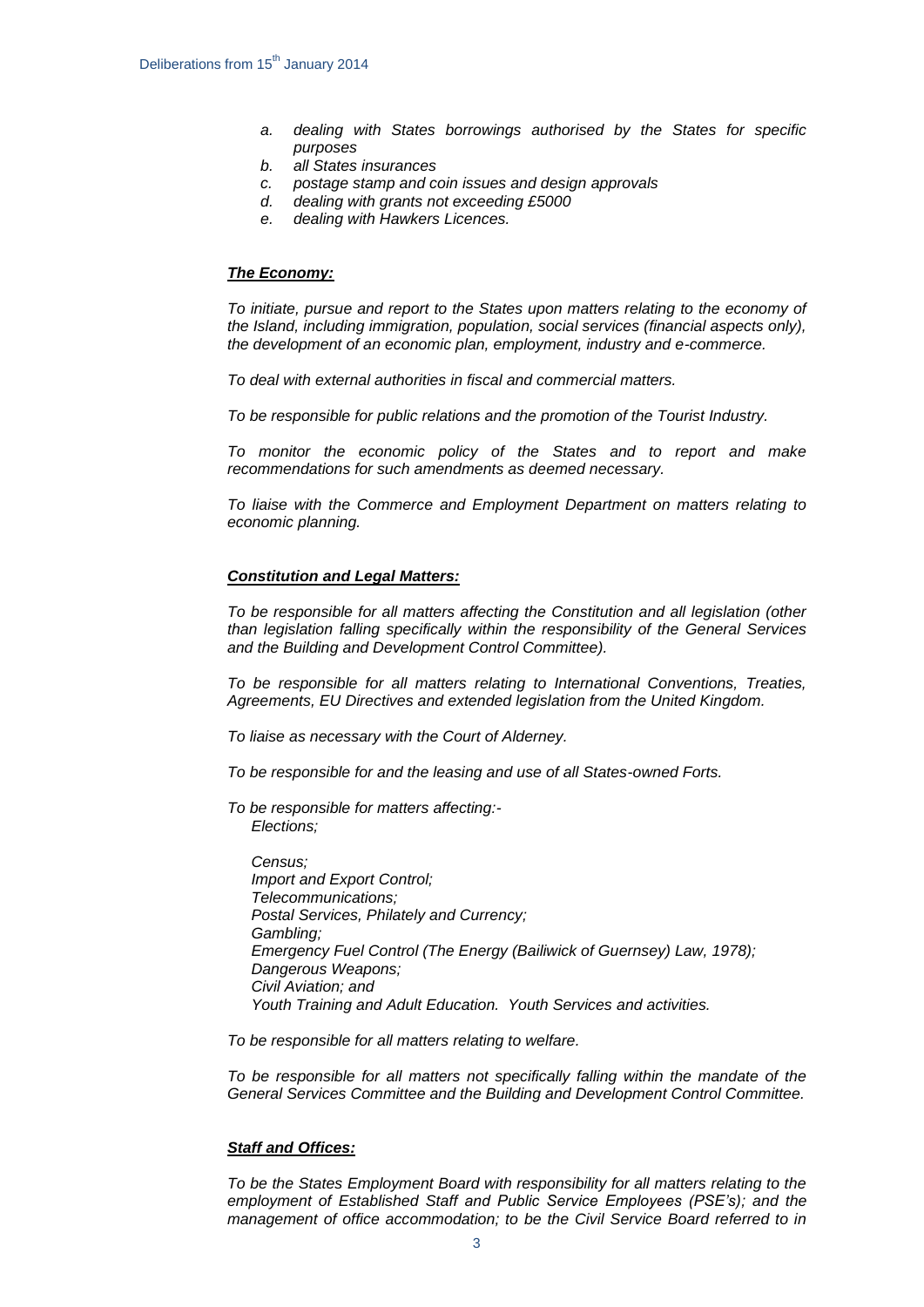*the Terms and Conditions of Service for Civil Servants and the Terms and Conditions of Employment for Public Service Employees as agreed between the Board and Unite, the Union.* 

*In particular to be responsible for the appointment of staff and the preparation and review of the Terms and Conditions of Service of all salaried staff (subject to the relevant provisions of the Government of Alderney Law) and to liaise with the Association of Guernsey Civil Servants.*

*To control establishment numbers.*

*To be responsible for staff pensions.*

*To liaise with Trades Unions on matters relating to the Terms and Conditions of Employment for Public Service Employees."*

Proposed by Mr Simonet and seconded by Mr Roberts Approved unanimously

## **Item VIl General Services Committee Mandate**

#### **The States resolved to approve the mandate of the General Services Committee as follows:-**

*"To be accountable to the States for the provision and implementation of all*  Government services provided and/or required by legislation, resolution or policy of *the States within agreed budgets.*

*To liaise with the Policy and Finance Committee in relation to budgetary and legislative requirements.*

*To operate within the policies, guidelines and resolutions of the States.*

*In particular, to perform the following functions:-*

*To be accountable for the administration of the harbour and its functions and to make recommendations to the Policy and Finance Committee on all fees, dues and charges required to be levied by legislation. To deal with shipping and all matters relating to the sea.*

*To be responsible for the continuing investigations into a marina in Alderney.*

*To deal with all matters relating to the railway.*

*To administer and maintain all States' buildings including offices; to be accountable for all public works; to place contracts for public works; to be responsible for refuse collection and its disposal.*

*To be responsible for the Fire Brigade; for emergency services; for sewage disposal; and for traffic control.*

*To be accountable for all States' properties which are not the responsibility of the Policy and Finance Committee.* 

*To be responsible for recreation and sports activities.* 

*To be responsible for the Saye Beach Camp site.*

*To be responsible for all matters relating to the allocation of States housing.*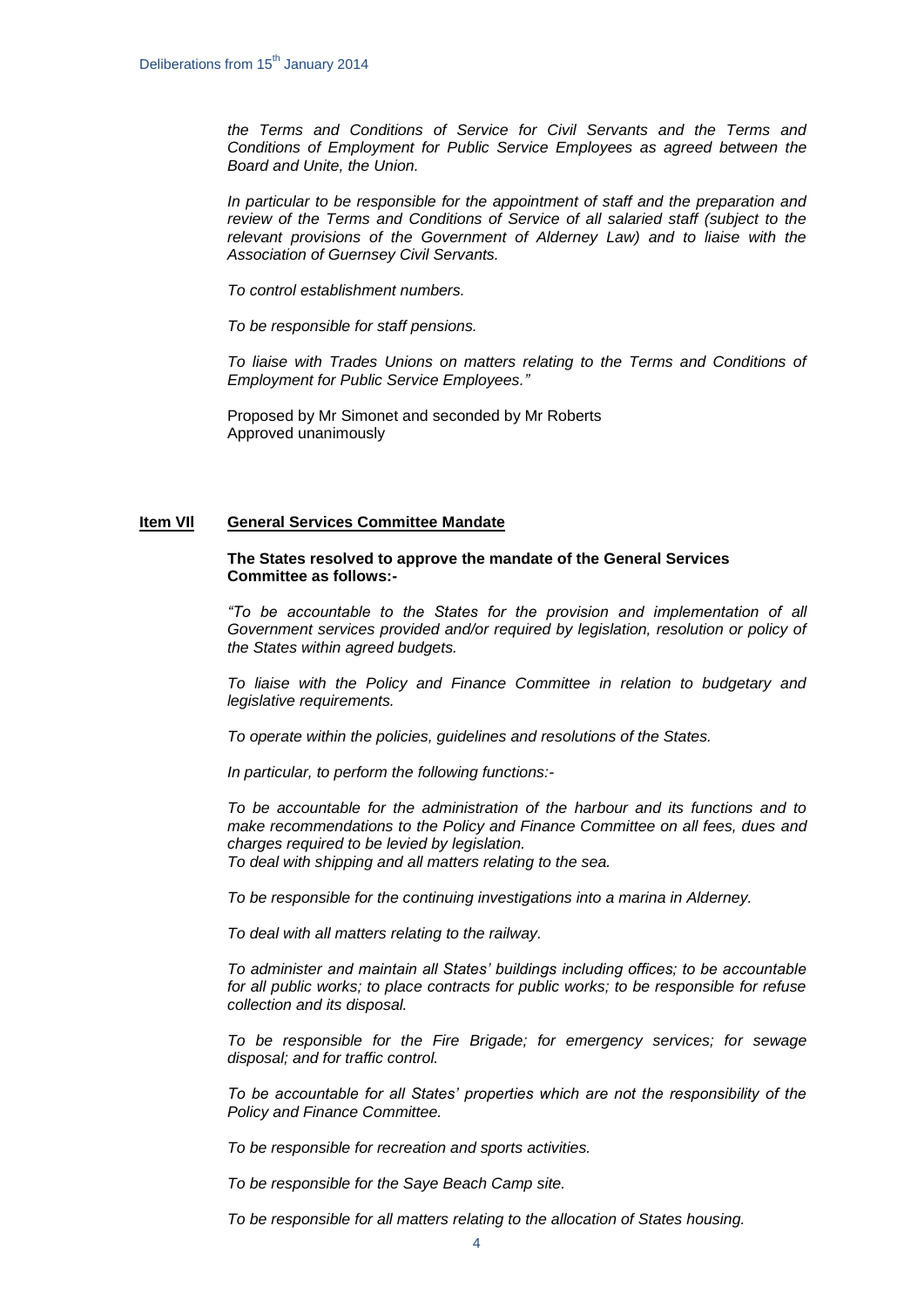*To be accountable as the Water Board for the provision of water supplies on the Island in accordance with the legislation applicable thereto.*

*To be responsible for the leasing of all States Properties, other than Forts, in the ownership of the States; to deal with all matters relating to agriculture, livestock, other animals, birds and vermin; to administer the Island of Burhou; to be responsible for forestation and fencing and management of all States land including the consolidation of parcels and not to reduce the area of such land without the authority of the States; and be responsible for the slaughterhouse.*

*To be responsible for all matters relating to sea fisheries.*

*To be responsible for environmental monitoring and for the co-ordination of public services in the event of a civil emergency.* 

*To be responsible for the establishment of a working party to be known as the Civil Emergency Working Party which shall include amongst its members the following people:-*

*The President of the States, the States Analyst, the Chief Fire Officer, the Manager of the Water Board, the States Engineer, the General Manager of Alderney Electricity Limited, the resident Sergeant of the Police in Alderney, the Harbour Officer, a Medical Practitioner; a representative of St. John Ambulance (unless otherwise represented); a Communications adviser(s); the person appointed as Co-ordinator of the emergency services, and if in existence the Officer Commanding the Junior Militia.*

*The Working Party shall appoint a Chairman from amongst its members."*

Proposed by Mr Berry and seconded by Mr Tugby Approved unanimously

#### **Item VIII Building and Development Control Committee Mandate**

### **The States resolved to approve the mandate of the Building and Development Control Committee as follows:-**

*"To be the Authority for approving plans in both the public and private sector; to be responsible for the Le Banquage Housing Scheme; to administer The Building and Development Control (Alderney) Law, 2002, as amended; to be the Committee to make recommendations to the States on the maximum number of dwellings to be permitted in any given period in accordance with Section 15 of The Building & Development Control (Alderney) Law, 2002; to administer Building Regulations made under the provisions of The Building & Development Control (Alderney) Law, 2002, and any other law or laws by which they may be replaced.*

*To be responsible for the preparation of a policy and strategy for environmental conservation and ecology on the Island."*

Proposed by Mr Birmingham and seconded by Mr Rowley Approved unanimously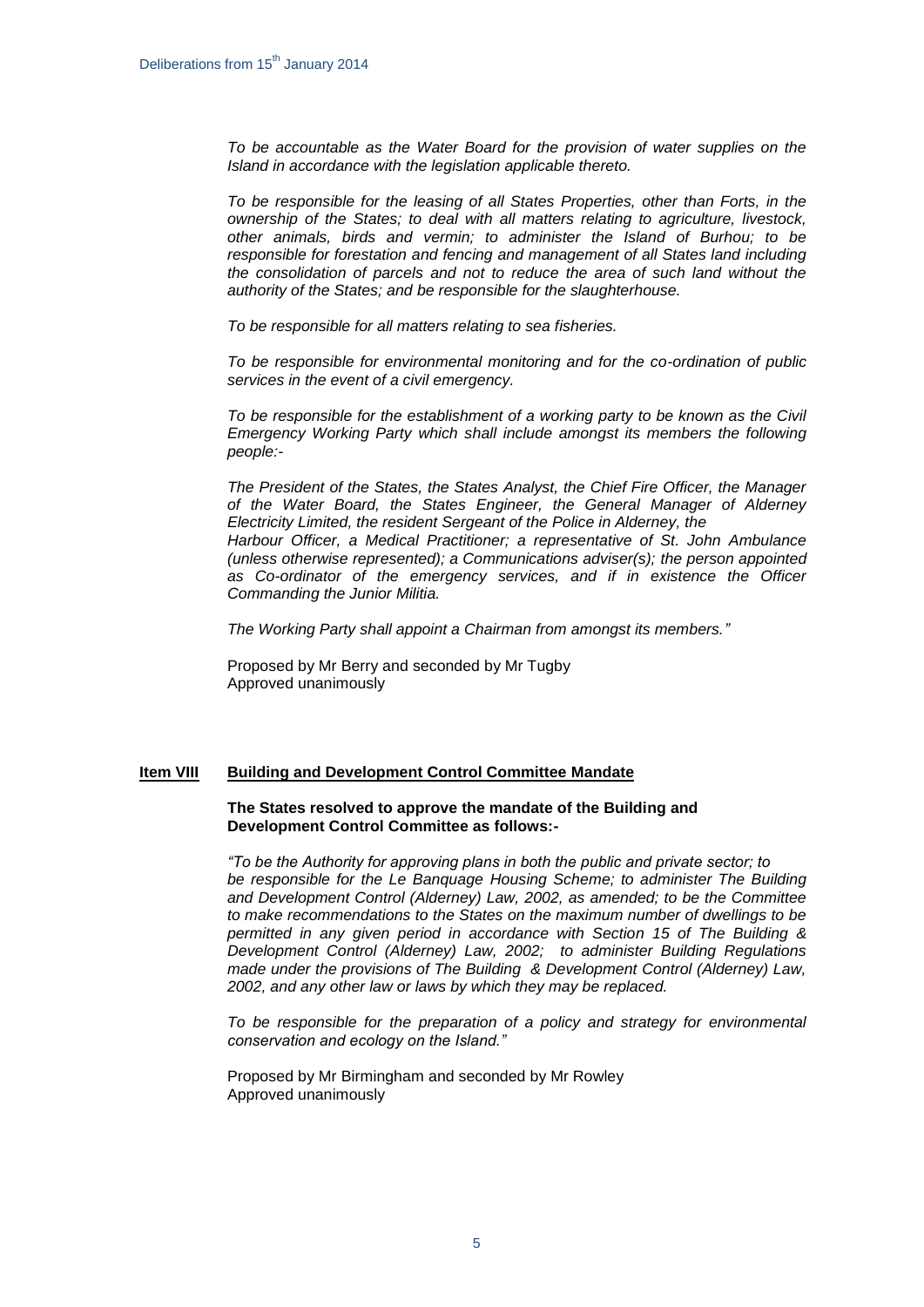## **Item IX Committee Chairmen**

#### **The States resolved to appoint the Chairmen of the following Committees:-**

#### **Mr Francis Simonet as Chairman of the Policy and Finance Committee**

Mr Simonet proposed by Mr McDowall and seconded by Mr Harvey Mr Jean proposed by Mr Arditti and seconded by Mr Birmingham Mr Simonet appointed by a majority, all in favour except Messrs Arditti and Jean who voted for Mr Jean

# **Mr Chris Rowley as Chairman of the General Services Committee**

Proposed by Mr Berry and seconded by Mr Tugby Approved unanimously

## **Mr Matt Birmingham as Chairman of the Building and Development Control Committee.**

Proposed by Mr Berry and seconded by Mr Rowley Approved unanimously

## **Mr Neil Harvey as Chairman of the Business Development. Tourism and Marketing Committee**

Proposed by Mr Simonet and seconded by Mr Rowley Approved unanimously

#### **Mr Robert McDowall as Chairman of the Finance Committee** Proposed by Mr Harvey and seconded by Mr Tugby

Approved unanimously

## **Item X Members of the Policy and Finance Committee**

## **The States resolved to appoint all ten members to be Members of the Policy & Finance Committee**

Proposed by Mr Birmingham and seconded by Mr Tugby Approved by a majority, all in favour except Messrs Arditti and Jean who voted against

#### **Item X (a) Committee Members of other Committees**

**The States resolved to appoint the members of the following Committees:-**

**1. Three members to the General Services Committee:-**

**Mr Ian Tugby –** proposed by Mr Berry and seconded by Mr Birmingham **Mr Ray Berry –** proposed by Mr Rowley and seconded by Mr McDowall **Mr Steve Roberts –** proposed by Mr Rowley and seconded by Mr Tugby

## **2. Four members to the Building and Development Control Committee**

**Mr Simonet –** proposed by Mr Birmingham and seconded by Mr McDowall **Mr Ray Berry –** proposed by Mr Birmingham and seconded by Mr Tugby **Mr Chris Rowley –** proposed by Mr Birmingham and seconded by Mr Harvey **Mr Steve Roberts -** proposed by Mr Tugby and seconded by Mr Rowley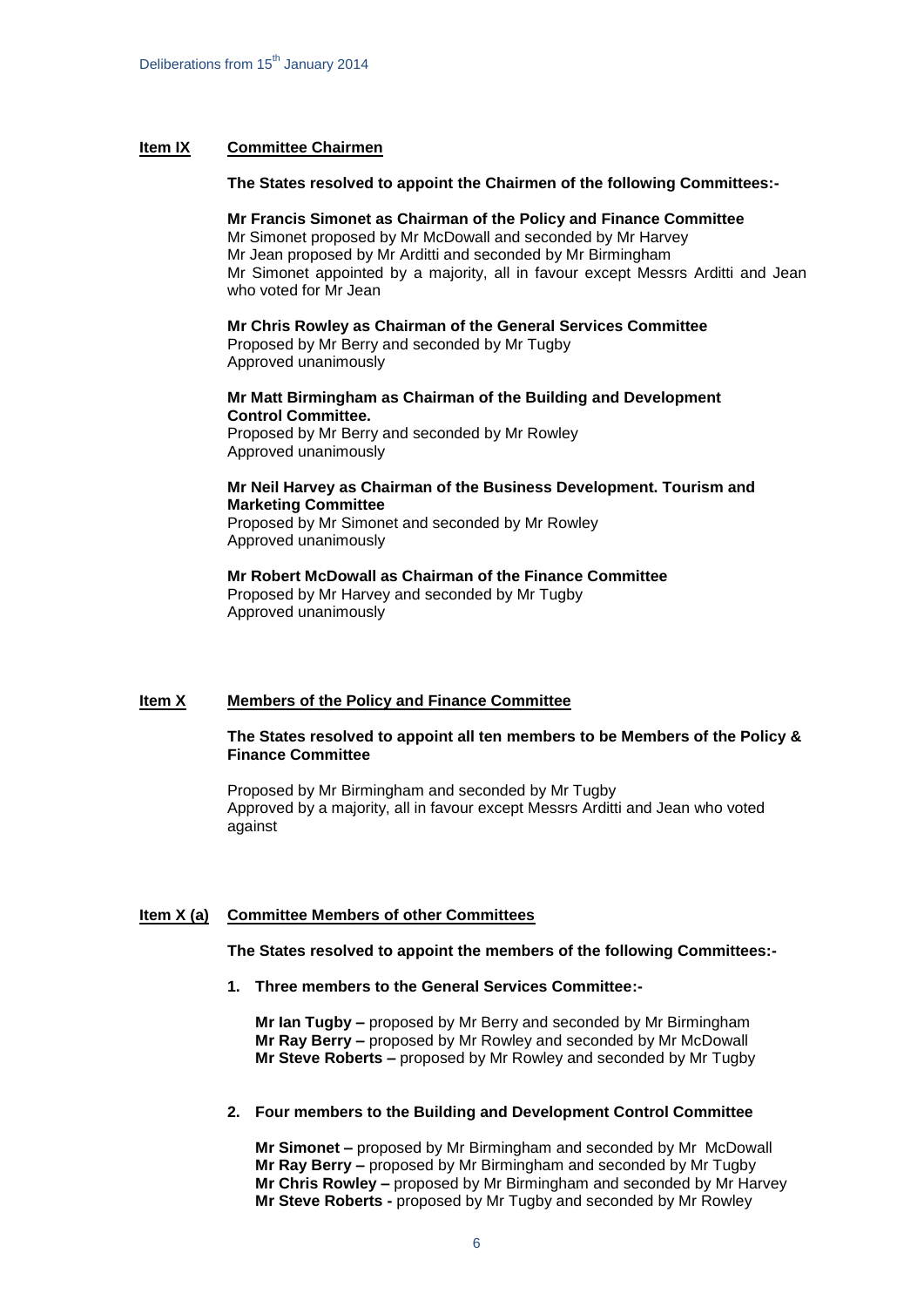# **3. Three members to the Finance Committee**

**Mr Ian Tugby -** proposed by Mr Birmingham and seconded by Mr McDowall **Mr Matt Birmingham -** proposed by Mr McDowall and seconded by Mr Tugby **Mr Steve Roberts –** proposed by Mr McDowall and seconded by Mr Tugby

## **4. Three members to the Business Development, Tourism and Marketing Committee**

**Mr Matt Birmingham -** proposed by Mr Harvey and seconded by Mr McDowall **Mr Ray Berry -** proposed by Mr Tugby and seconded by Mr Birmingham **Mr Chris Rowley -** proposed by Mr Harvey and seconded by Mr Birmingham

All the above Approved unanimously

## **Item XI Other Appointments – Commonwealth Parliamentary Association**

**The States resolved to elect the following three members to sit on the Management Committee in the affairs of the Alderney Branch of the Commonwealth Parliamentary Association (the President being Ex-officio Chairman):-**

**Mr Paul Arditti –** proposed by Mr Rowley and seconded by Mr Jean **Mr Louis Jean -** proposed by Mr Berry and seconded by Mr Birmingham **Mr Robert McDowall -** proposed by Mr Rowley and seconded by Mr Tugby

All the above approved unanimously

# **Item XII Other Appointments – St Anne's School Management Committee**

**The States resolved to appoint Mr Louis Jean as a Representative on the Management Committee of St Anne's School for a period of three years expiring on 31st January 2017.**

Proposed by Mr Berry and seconded by Mr Tugby Approved unanimously

## **Item XIII The States Bank Accounts**

**The States resolved to make the following arrangements relating to the operation of the States of Alderney Bank Accounts:-**

**1. To empower any one member of the Policy and Finance Committee with the States Treasurer or her deputy, or the Chief Executive and the States Treasurer or her deputy, to operate the States of Alderney Bank Accounts.**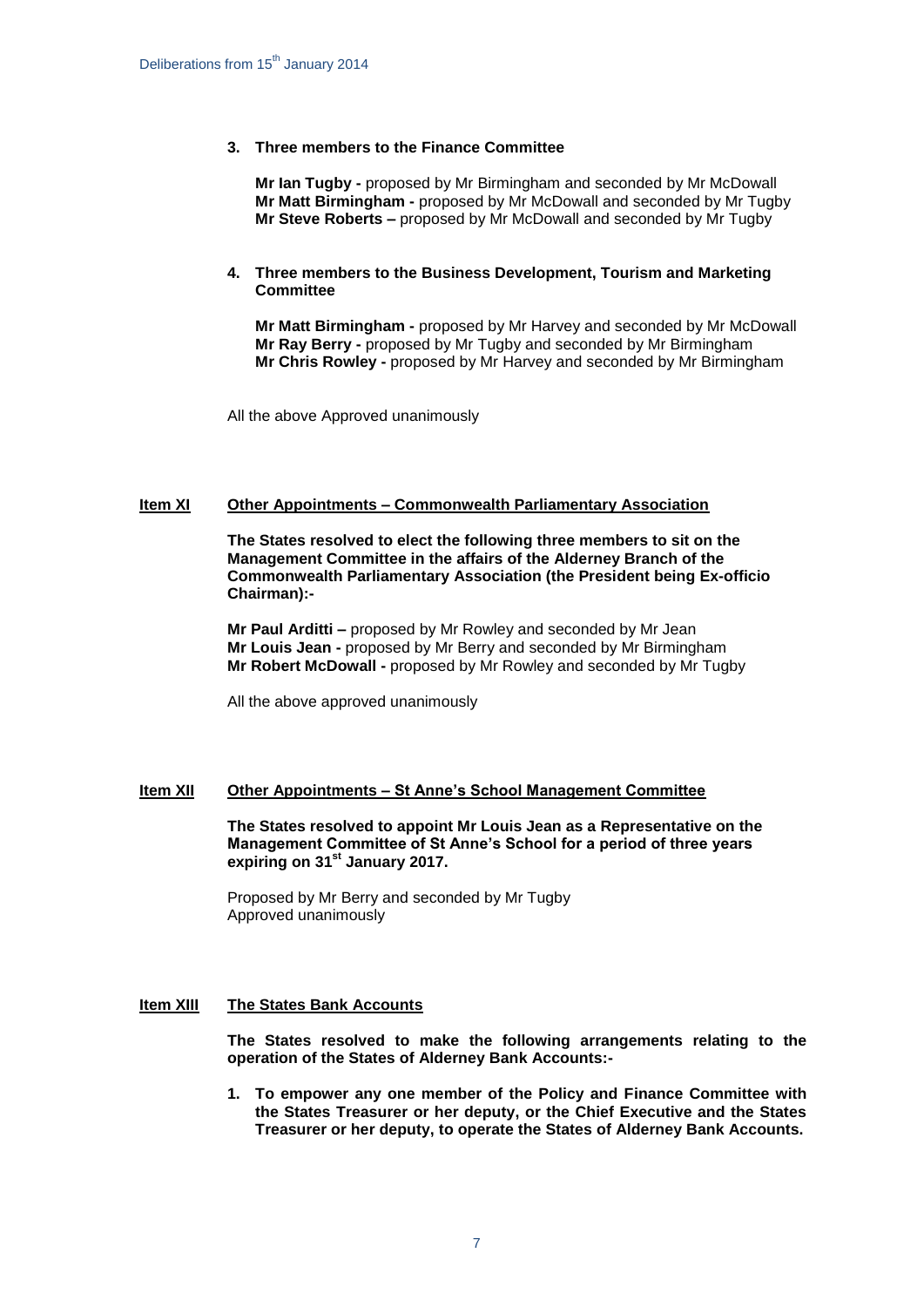**2. To empower any one member of the Policy and Finance Committee with the States Treasurer or her deputy, or the Chief Executive and the States Treasurer or her deputy, to operate the States of Alderney Water Board Bank Accounts.**

Proposed by Mr McDowall and seconded by Mr Birmingham Approved unanimously

## **Item XIV Election of Alderney Representatives to sit in the Guernsey States of Deliberation**

**Following the procedure as laid out in the Resolution of The States of Alderney dated 18th October 2006 and the Plebiscite election of 1st December 2012, the States resolved:-**

(a) **To elect the following two members to sit in the Guernsey States of Deliberation for 2014:-**

**Mr Paul Arditti Mr Louis Jean**

Both the above proposed by Mr Harvey and seconded by Mr Simonet Approved unanimously

**and**

(b) **To elect the following two members to sit in the Guernsey States of Deliberation as Alternative Representatives for 2014:-**

**Mr Neil Harvey Mr Chris Rowley**

Both the above proposed by Mr Simonet and seconded by Mr Birmingham Approved unanimously

# **Item XV Regulation on Nutrition and Health claims and Implementation of Food Supplements Directive – deferred from December Billet**

**The States resolved to approve:**

**"The European Communities (Implementation of Council Regulation on Nutrition and Health Claims) (Alderney) Ordinance, 2014";** 

**and**

**"The European Communities (Implementation of Food Supplements Directive) (Alderney) Ordinance, 2014".**

Proposed by Mr Simonet and seconded by Mr Harvey Approved unanimously